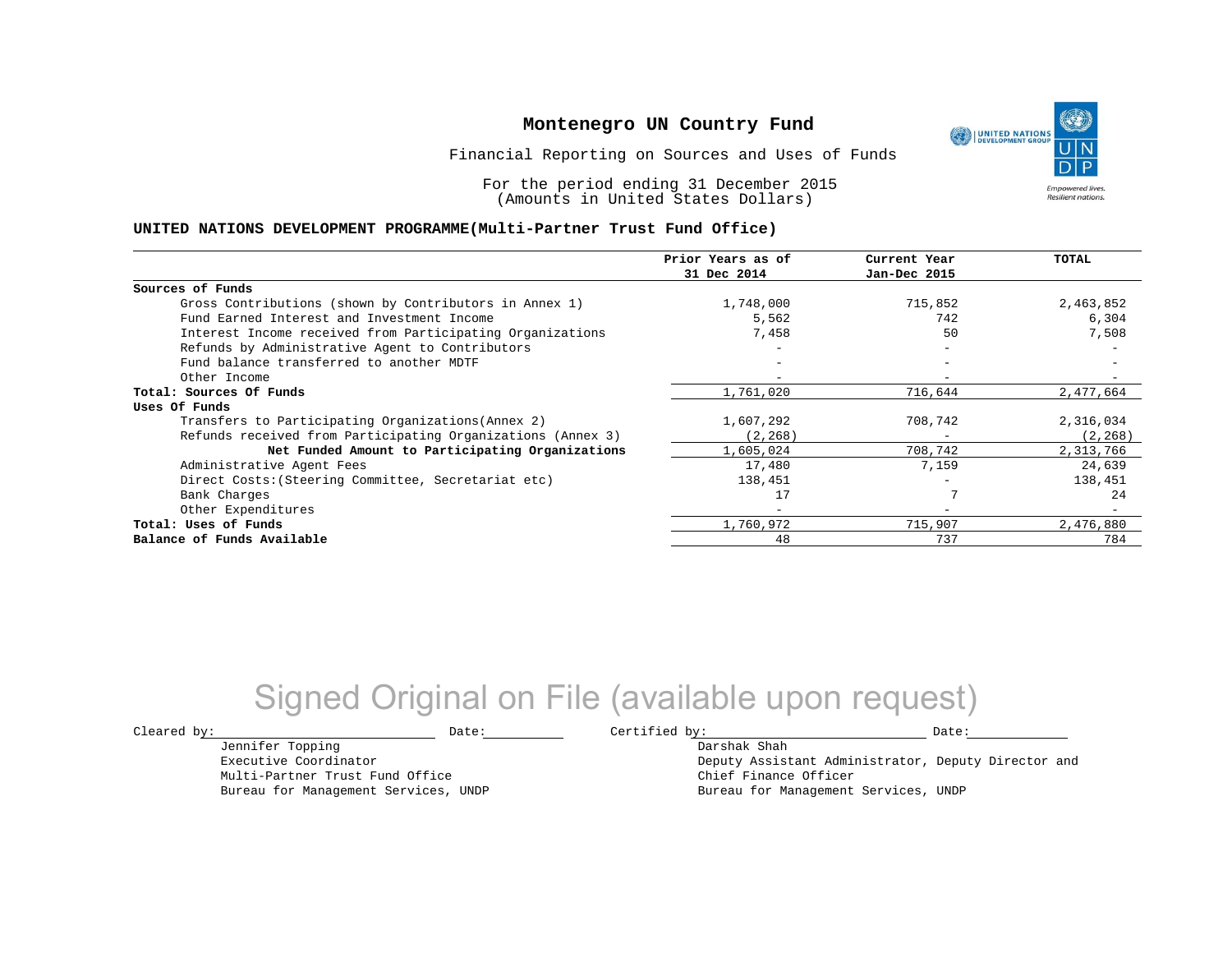

Financial Reporting on Sources and Uses of Funds

For the period ending 31 December 2015 (Amounts in United States Dollars)

### **UNITED NATIONS DEVELOPMENT PROGRAMME(Multi-Partner Trust Fund Office)**

#### **Annex - 1: Gross Contributions**

|                             | Prior Years as of | Current Year      | TOTAL     |
|-----------------------------|-------------------|-------------------|-----------|
|                             | 31 Dec 2014       | Jan-Dec 2015      |           |
| Contributors                |                   |                   |           |
| Delivering Results Together | $-$               | 500,000           | 500,000   |
| Expanded DaO Funding Window | 1,748,000         | $\qquad \qquad -$ | 1,748,000 |
| Government of Montenegro    |                   | 215,852           | 215,852   |
| Total: Contributions        | 1,748,000         | 715,852           | 2,463,852 |

# Signed Original on File (available upon request)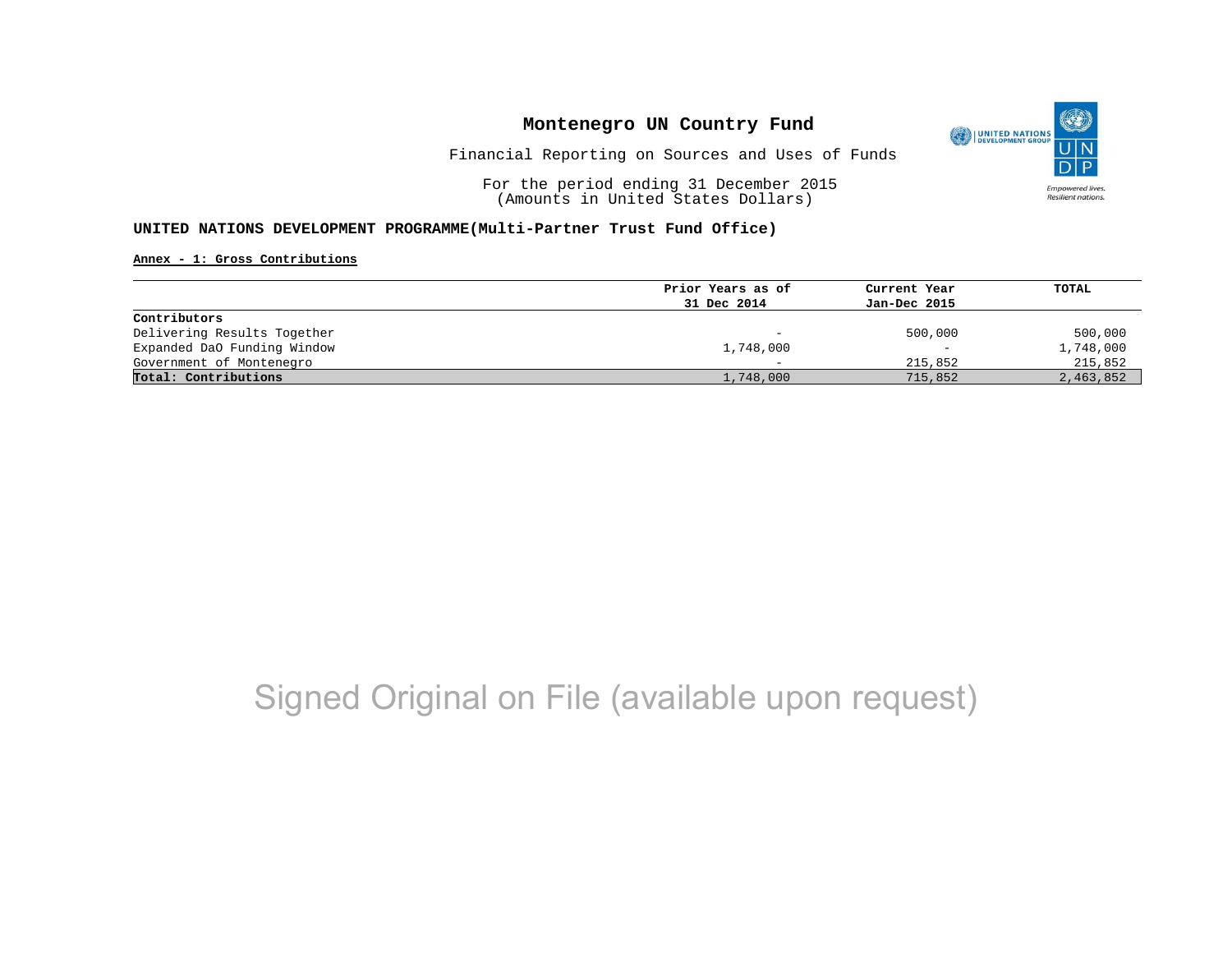

Financial Reporting on Sources and Uses of Funds

For the period ending 31 December 2015 (Amounts in United States Dollars)

### **UNITED NATIONS DEVELOPMENT PROGRAMME(Multi-Partner Trust Fund Office)**

**Annex - 2: Transfers to Participating Organizations**

|                                                | Prior Years as of | Current Year             | TOTAL     |
|------------------------------------------------|-------------------|--------------------------|-----------|
|                                                | 31 Dec 2014       | Jan-Dec 2015             |           |
| FAO                                            | 53,500            | $\qquad \qquad -$        | 53,500    |
| ILO                                            | -                 | 123,333                  | 123,333   |
| UNDP                                           | 933,236           | 462,076                  | 1,395,312 |
| UNEP                                           | 98,500            | $\overline{\phantom{0}}$ | 98,500    |
| UNESCO                                         | 68,500            | $-$                      | 68,500    |
| UNICEF                                         | 192,856           | 123,333                  | 316,189   |
| UNIDO                                          | 133,750           | $-$                      | 133,750   |
| WHO                                            | 126,950           | $-$                      | 126,950   |
| Total Transfers to Participating Organizations | 1,607,292         | 708,742                  | 2,316,034 |

# Signed Original on File (available upon request)